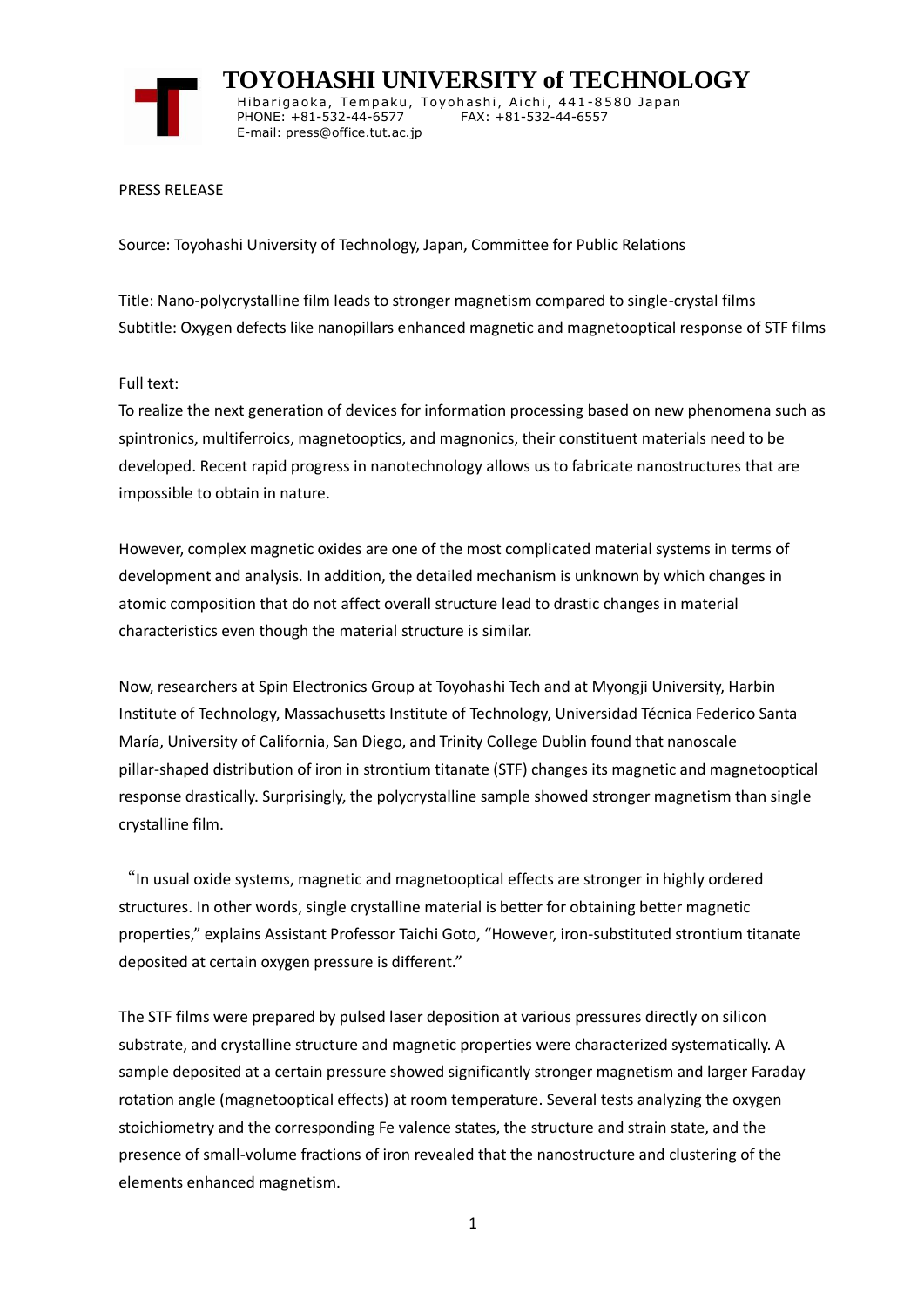# **TOYOHASHI UNIVERSITY of TECHNOLOGY**

Hibarigaoka, Tempaku, Toyohashi, Aichi, 441-8580 Japan PHONE: +81-532-44-6577 FAX: +81-532-44-6557 E-mail: press@office.tut.ac.jp

These results show the broad possibility of polycrystalline films being used in silicon-based devices. In this paper, the integration of STF film with 0.1 mm scale optical resonator was demonstrated. Further, the integration of such novel oxides with conventional device concepts would pave a way for interesting systems in the future.

### Funding agency:

T. G. acknowledges support from the JST PRESTO, JSPS Postdoctoral Fellowships for Research Abroad, Grant-in-Aid for Young Scientists (A) No. 26706009, and Challenging Exploratory Research No. 26600043. C. R. acknowledges support from the NSF DMR1419807 and ECCS1607865 and from FAME, a SRC STARnet Center supported by DARPA and MARCO. H. L. T. acknowledges support from the NSF DMR1419807. P. V. acknowledges support from the Center for Development of Nanoscience and Nanotechnology, CEDENNA, Chile. J. M. F. acknowledges support from Fondecyt Iniciación 11130128 and DGIIP USM, Chile. M.I. acknowledges support from the JSPS Grant-in-Aid for Scientific Research (S) No. 26220902. This work utilized the shared experimental facilities of the Center for Materials Science and Engineering (CMSE), Award 024006-10 No. NSF DMR1419807.

## Reference:

Taichi Goto, Dong Hun Kim, Xueyin Sun, Mehmet C. Onbasli, Juan M. Florez, Shyue Ping Ong, Patricio Vargas, Karl Ackland, Plamen Stamenov, Nicolas M. Aimon, Mitsuteru Inoue, Harry L. Tuller, Gerald F. Dionne, J. Michael D. Coey and Caroline A. Ross, "Magnetism and Faraday rotation in oxygen-deficient polycrystalline and single-crystal iron-substituted strontium titanate", Phys. Rev. Applied, 7, 024006 (2017/02/08).

<https://doi.org/10.1103/PhysRevApplied.7.024006>

Further information Toyohashi University of Technology 1-1 Hibarigaoka, Tempaku, Toyohashi, Aichi Prefecture, 441-8580, JAPAN Inquiries: Committee for Public Relations E-mail: press@office.tut.ac.jp

Toyohashi University of Technology founded in 1976 as a National University of Japan is a research institute in the fields of mechanical engineering, advanced electronics, information sciences, life sciences, and architecture.

Website[: http://www.tut.ac.jp/english/](https://www.tut.ac.jp/english/)